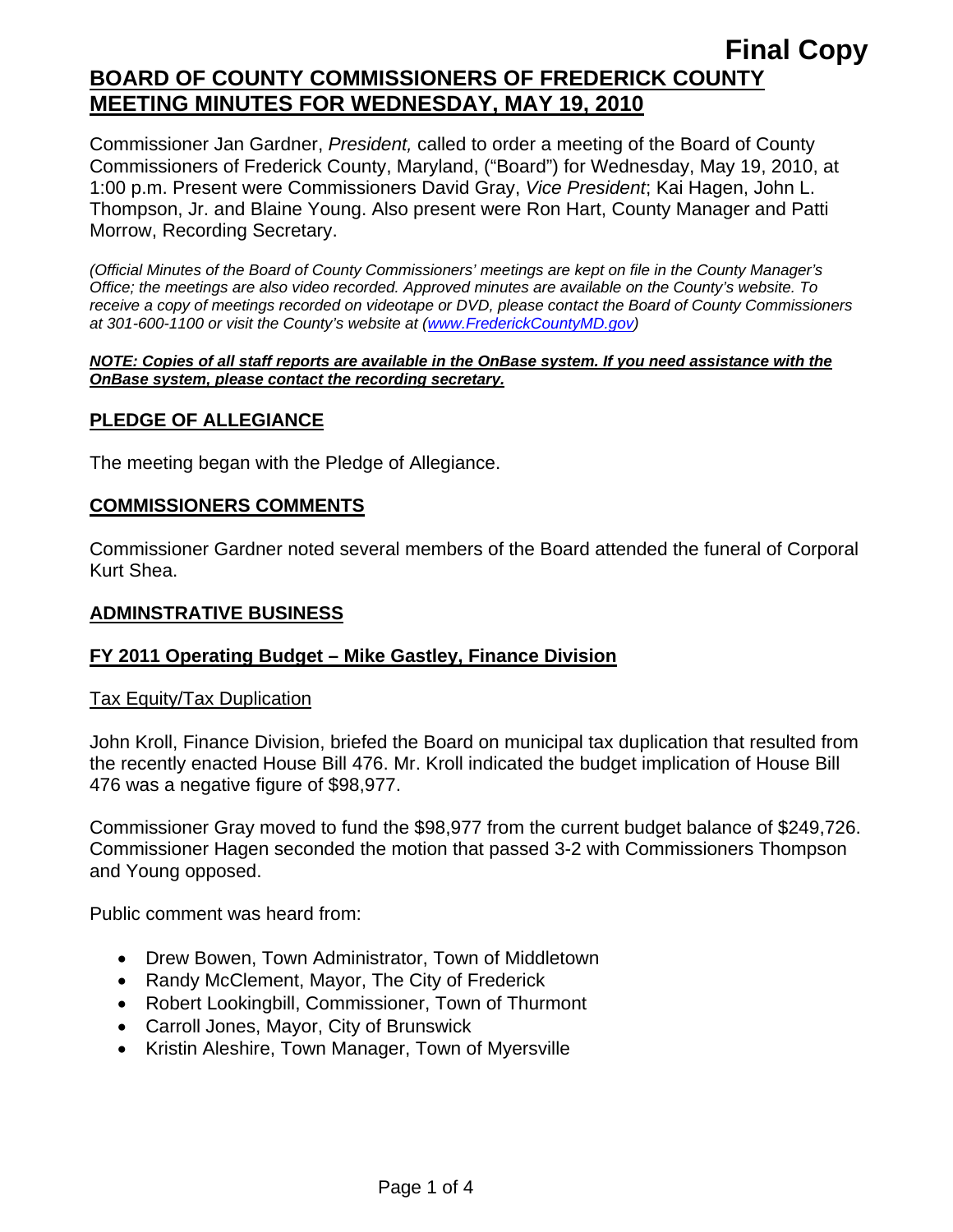#### Municipal Tax Billing

It was indicated staff would resend the initial memorandum of understanding (MOU) which charged the municipality \$1 for every tax bill sent out. If the municipality has not returned the MOU by the close of business on Friday, May 28, 2010, the county would not provide the service.

#### Parking Fees

Commissioner Gray moved to fund the contractual parking fee increases. Commissioner Hagen seconded the motion that passed 4-1 with Commissioner Thompson opposed. It was noted staff would analyze the library parking spaces in the East Patrick Street parking deck.

(Commissioner Gardner passed the gavel to Commissioner Gray and left the meeting.)

#### Bulk Trash

Commissioner Thompson moved to eliminate the bulk trash service. Commissioner Gray seconded the motion that passed 4-0 with Commissioner Gardner absent.

(Commissioner Gardner returned to the meeting and Commissioner Gray passed the gavel back to her.)

#### Frederick Community College (FCC)

Commissioner Hagen moved to take \$500,000 from the Other Post Employment Benefits (OPEB) trust fund to restore one-half of the FCC reduction. The motion did not receive a second.

Commissioner Thompson moved to apply \$11 million from FCC funding and put it towards the OPEB liability fund. The motion did not receive a second.

#### Other items

By unanimous consent staff was directed to evaluate raising the health care co-pay with the savings to go toward the OPEB liability fund.

Commissioner Thompson moved to eliminate the funding to the Office of Economic Development, or any lesser amount that would garner a second, with the savings to go to the OPEB liability fund. The motion did not receive a second.

Commissioner Thompson moved to eliminate the funding for Workforce Development, or any lesser amount that would garner a second, with the savings to go to the OPEB liability fund. The motion did not receive a second.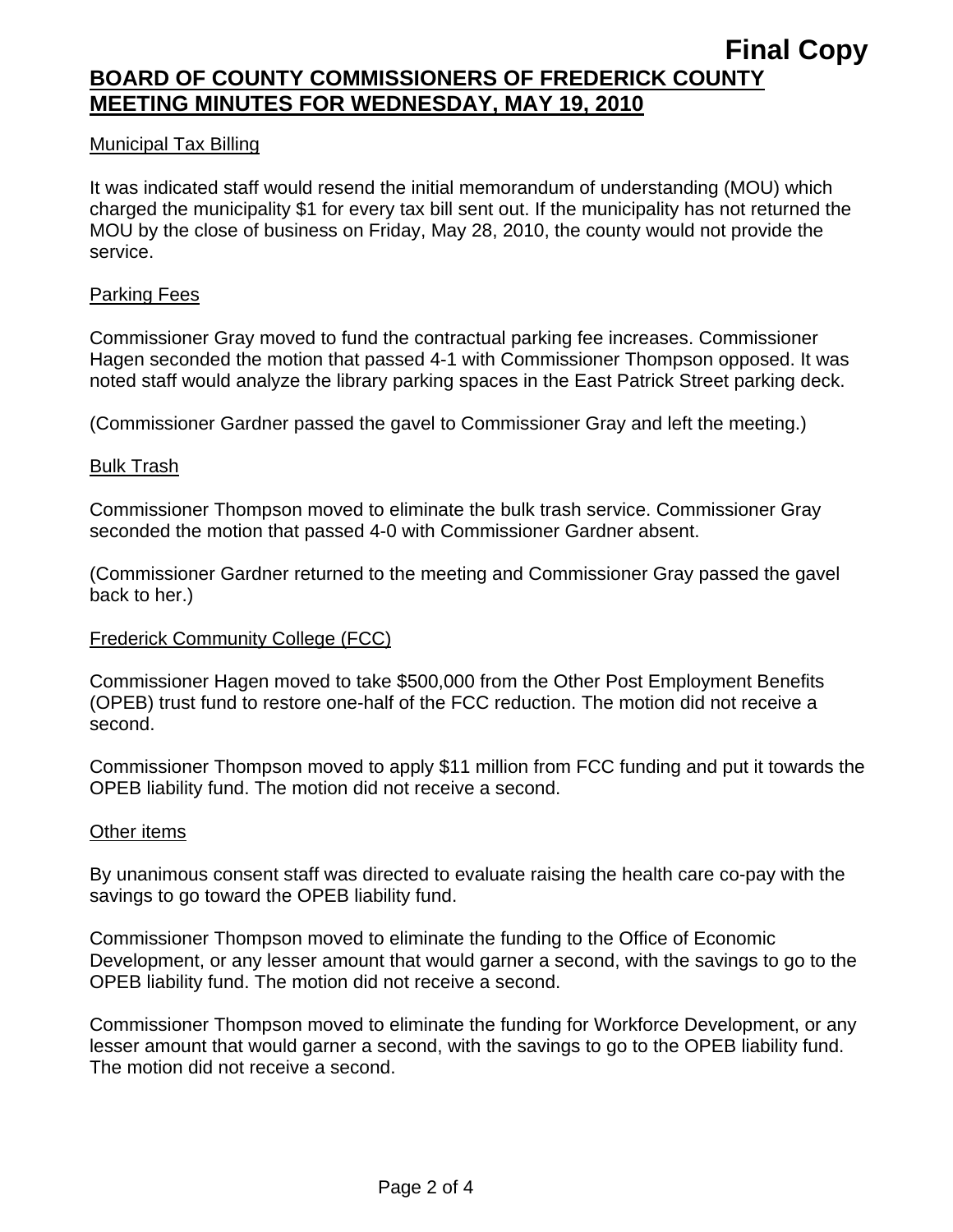## **Final Copy BOARD OF COUNTY COMMISSIONERS OF FREDERICK COUNTY MEETING MINUTES FOR WEDNESDAY, MAY 19, 2010**

Commissioner Thompson moved to eliminate funding for the Extension Service, or any lesser amount that would garner a second, with the savings to go to the OPEB liability fund. The motion did not receive a second.

Commissioner Thompson moved to eliminate \$108,536 from the Department of Social Services, or any lesser amount that would garner a second, with the savings to go to the OPEB liability fund. Commissioner Young seconded the motion that failed 2-3 with Commissioners Gardner, Gray and Hagen opposed.

Commissioner Thompson moved to eliminate the remaining funding of \$101,530 from the Frederick Soil Conservation District, or any lesser amount that would garner a second, with the savings to go to the OPEB liability fund. Commissioner Young seconded the motion that failed 2-3 with Commissioners Gardner, Gray and Hagen opposed.

Commissioner Thompson moved to eliminate \$1 million of the county funding to the Head Start Program, or any lesser amount that would garner a second, with the savings to go to the OPEB liability fund. Commissioner Young seconded the motion that failed 2-3 with Commissioners Gardner, Gray and Hagen opposed.

Margaret Nusbaum, Citizens Services Division (CSD), commented on the proposed funding elimination to the Head Start Program.

Commissioner Gray moved to restore \$20,000 to the Frederick County Arts Council, Inc. Commissioner Young seconded the motion that passed 4-1 with Commissioner Thompson opposed.

Commissioner Gray moved to restore \$10,000 for the Frederick County Hepatitis Clinic, Inc. Commissioner Hagen seconded the motion that passed 3-2 with Commissioners Thompson and Young opposed.

Margaret Nusbaum (CSD) commented on The Arc of Frederick County, Inc. and Jeanne Bussard Center, Inc.

Commissioner Gray moved to apply the funding reductions to the bottom line of the general fund. Commissioner Gardner seconded the motion. The motion was amended to apply the funding reductions to the contingency fund. The vote on the amended motion was 3-2 with Commissioners Thompson and Young opposed.

## **COMMISSIONERS COMMENTS**

None.

## **PUBLIC COMMENTS (3 MINUTE PRESENTATION)**

• Susie Miller, Member of the Frederick Arts Council, Inc. Executive Committee